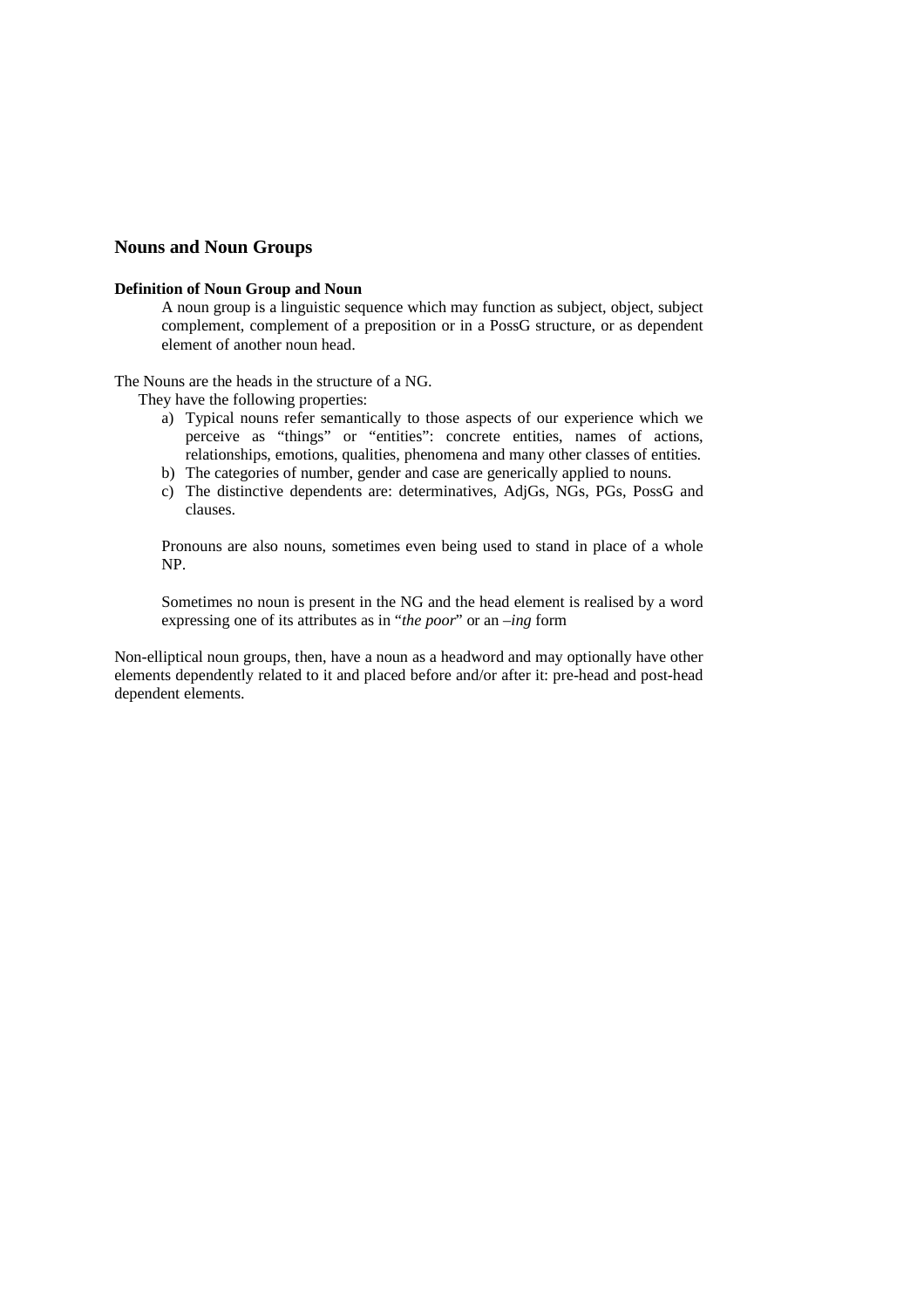In fact, we describe the structure of the English NG in terms of four basic elements: **Head**, **determiner**, **modifier** (**epithet and classifier**) and **complement**.



Not all the elements occur in every NP.

These functions must be realised by particular linguistic forms, such as the ones in the diagram.



If we combine these choices, the structure of a NP is describable, in abstract, on two separate levels of analysis, though in communication they are realised simultaneously and in combination.

| Text:          | that                      | short   | summer     | course      | we attended |
|----------------|---------------------------|---------|------------|-------------|-------------|
| Function:      | Determiner                | Epithet | Classifier | <b>HEAD</b> | Complement  |
| Class of unit: | Demonstrative   Adjective |         | Noun       | Noun        | Rel. Clause |

The correct expression and understanding of a NP depends not only on the semantic information conveyed by its elements, but on the syntactic relations between the elements.

Between the head of a NP and the other elements there is one basic logical relationship: that of subordination.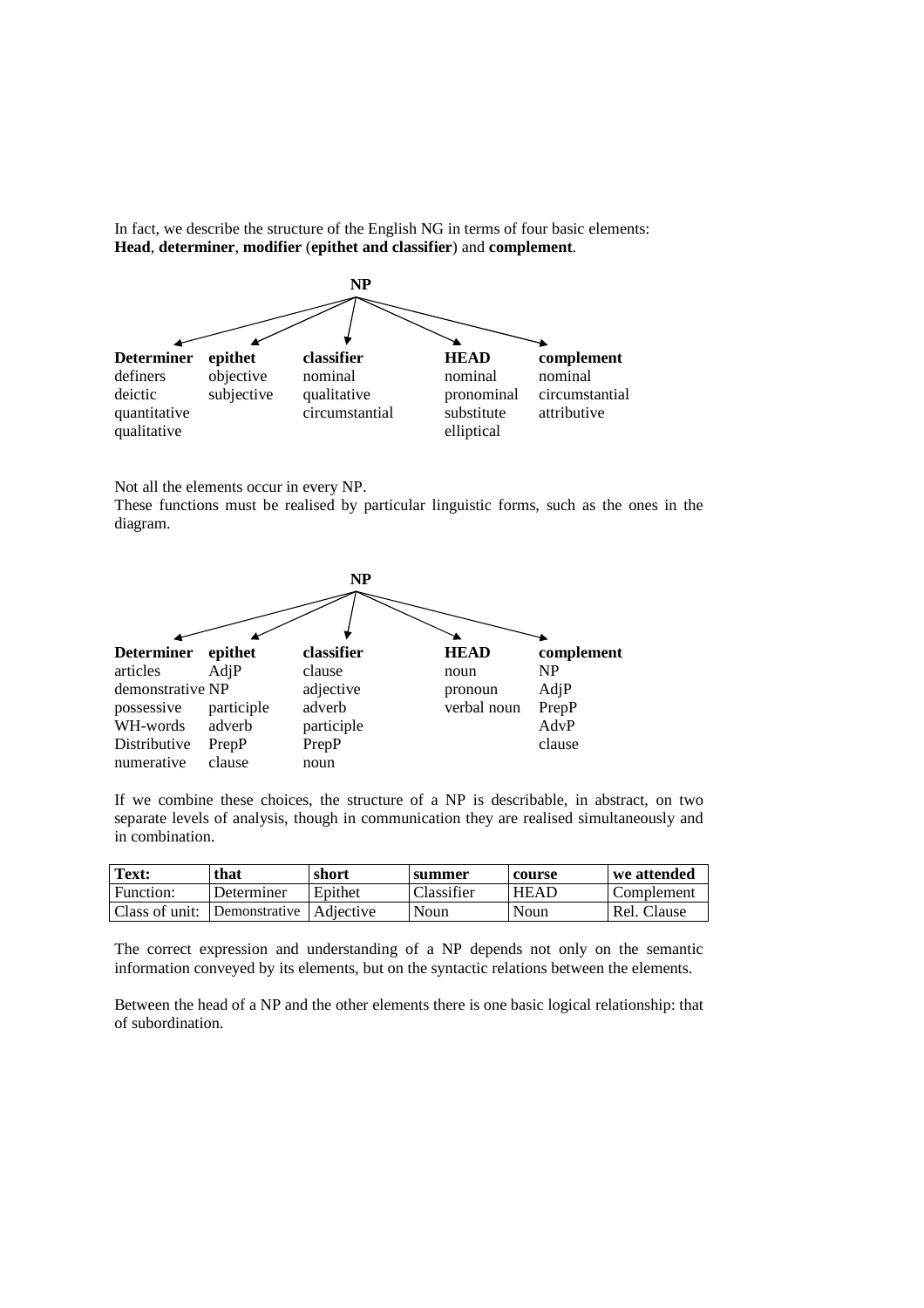# **1. Pre-head dependents**

# **1.1. Determiners**

They are used to identify a headword functioning deictically or simply as quantifiers, that is, they serve as definite or indefinite reference or to give information about quantity and proportion.

There are five main kinds of determiners:

- 1. the *articles* a (an) and the;
- *2.* the *demonstratives;*
- *3.* the *possessives* and *PossG;*
- 4. the *numerals* and
- 5. the *indefinite* determiners.

Many of these determiners can be pronouns.

A NG may have none, one, two or up to three determiners.

## **Scheme of the English Noun Group**

| Pre-       | Central      | Post-      | Modifier     | Head      | Complement |
|------------|--------------|------------|--------------|-----------|------------|
| determiner | determiner   | determiner |              |           |            |
| all        | a/an         | one, two   | - Adjectives | - Nouns   | some       |
| both       | the          | first,     | - Nouns      | - Clauses | adjectives |
| double     | this, that,  | second,    |              |           | - NGs      |
| such       | your,<br>my, | next       |              |           | - PGs      |
| what       | his          | last       |              |           | - Clauses  |
| half       | every        | past       |              |           |            |
| two-fifths | each         | further    |              |           |            |
|            | no           | many       |              |           |            |
|            | some         | $(a)$ few  |              |           |            |
|            | any          | several    |              |           |            |
|            | enough       | more       |              |           |            |
|            | either       | much       |              |           |            |
|            | neither      | little     |              |           |            |
|            | what         | plenty of  |              |           |            |
|            | whose        | loads of   |              |           |            |
|            | which        |            |              |           |            |
|            | $wh+ever$    |            |              |           |            |
|            | Peter's      |            |              |           |            |

Many of the determiners are mutually exclusive as only one of them can appear in a noun group. Thus, definite and indefinite articles are mutually exclusive. Pre-determiners cannot appear together either, nor can ordinals and quantifiers.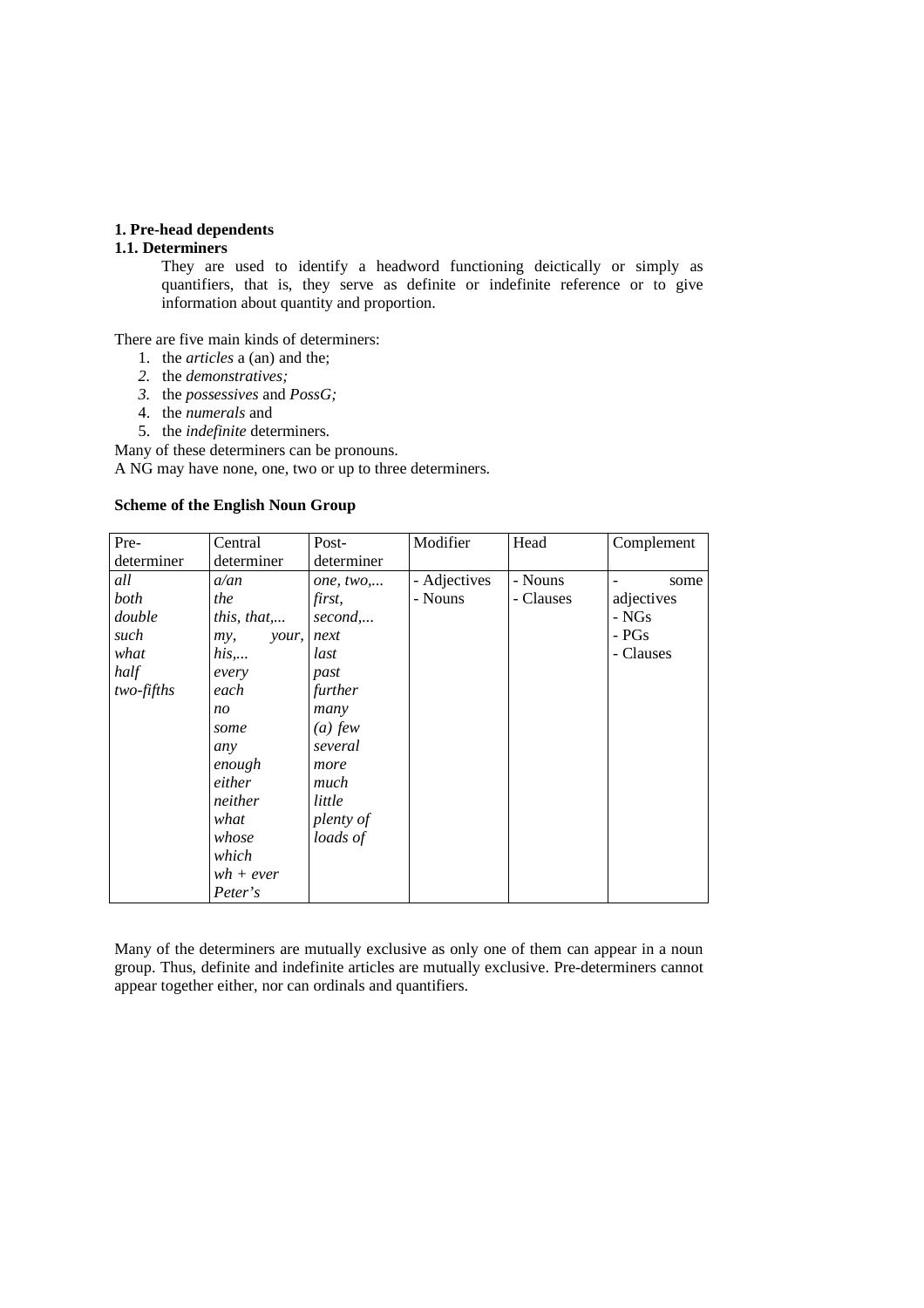#### **1.2. Modifiers**

The main function of a modifier is to describe a headword. So a modifier is an element that depends on the head. It is a "one-way dependency".

Adjectives are the most common modifiers in English. However, adjectives may have their own modifiers as in "*a definitely necessary person*".

Determiners precede modifiers except when the modifier is preceded by *how*, *so*, *too* as in "*so fine a story!*"

It is also frequent in English the modification of a noun by another noun, as in *the brick wall.* 

The possessive determiner can also be realised as a possessive group (PossG) as in "*the boy's parents are in Canada*".

This PossG or genitive takes the sentence position normally occupied by determiners. However, a PossG may also function as a modifier: Contrast these two examples: "*the young Mozart's symphony*" and "*a disabled children's hospital*"

About the analysis of the PossG, if we consider that possessive *'s* is similar to *of* in "*the house of Peter*", then the *'s* must be treated as a head.

#### **2. Complements**

Complements are also dependent elements of a head. A complement expands the semantic contents of the noun.

 In English adjectives are not so common in post-head complementation as in pre-head modification.

However, the indefinite pronouns (*somebody, everybody...*) accept postcomplementation. *Present, proper* and some adjectives ending in *–able* and *-ible* have different connotations when used predicatively, as in "*the present members*" and "*the members present*". In the same way, a few a-adjectives (*available, ablaze, afloat, absent, etc*.) and *concerned* and *involved* do not strictly occur attributively (pre-head modification).

In broad terms, complementation may be realised by an adjective or AdjG, a noun or NG, a PG and a finite or non-finite subordinate clause.

There is another question: the relative order of the elements of a NP. Why is the canonical order as follows?

**(Determiner) + (epithet) + (classifier) + HEAD + (complement)**

The reason is that the closest intrinsic relationship is that between the head and the classifier, that is why this is placed immediately before the head as in *Persian rugs* or *radio programme*.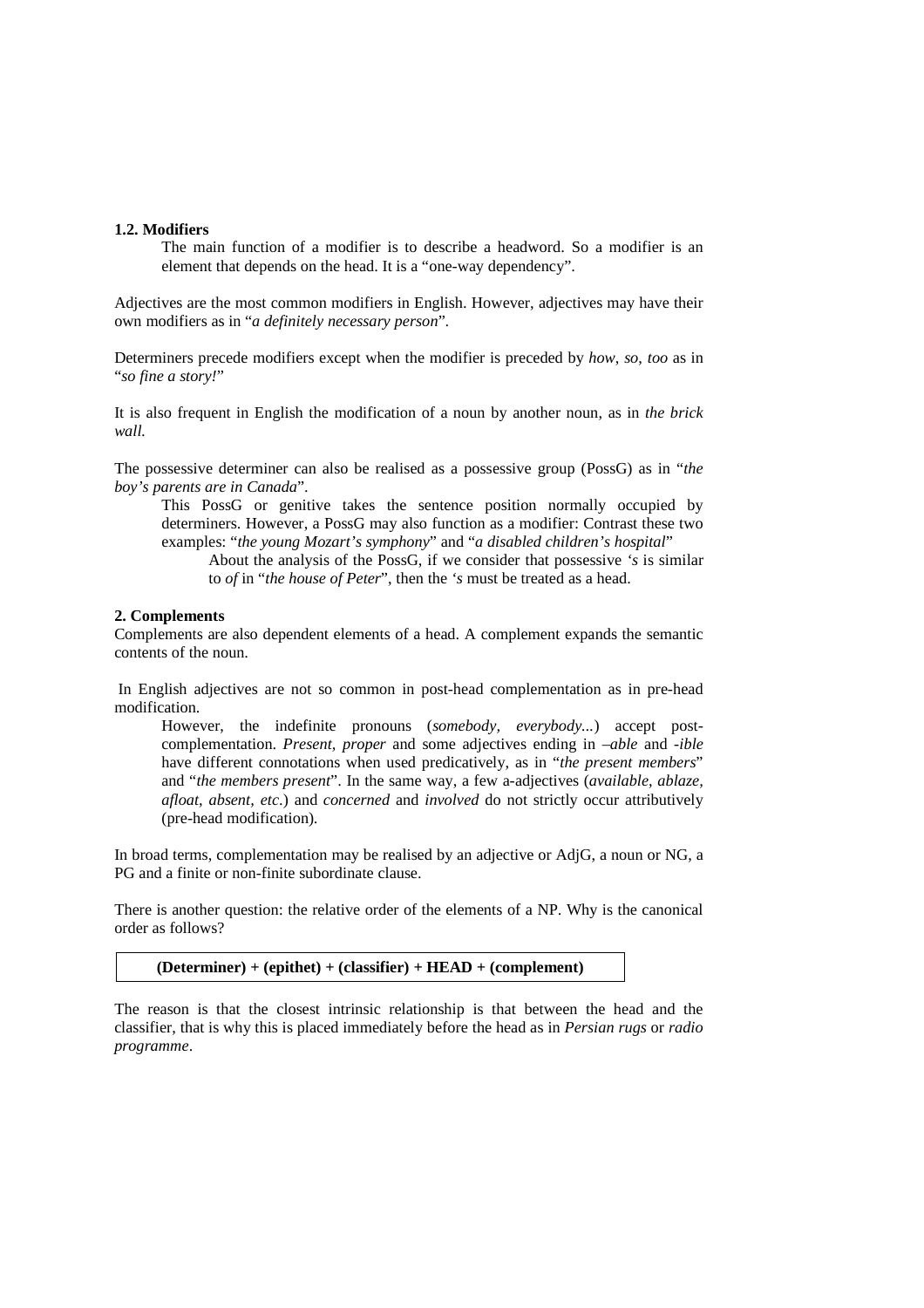The next degree of permanence is that of the inherent modifier, the epithet, as in *beautiful Persian rugs*.

If the NG also contains a determiner this is placed before the epithet. Such is the unmarked order from right to left, from most permanent to least permanent features, which yields:

| A large oil tanker           | not *an oil large tanker           |
|------------------------------|------------------------------------|
| A wonderful patriotic speech | not *a patriotic wonderful speech. |

In everyday forms of social communication people tend to use uncomplicated NGs, whose logical order of elements cannot be changed:

*I've just had a dental operation and am trying to catch up with my Christmas cards. Hard, since we're frantically busy with work at the office.*

In contrast to these examples of simple structures, any element of a NG can be realised recursively, and generate expressions such as:

# **Recursive determiner:** *all those six other animals*

The logical order of determiners is that of pre-central (partitive) determiners  $+$ central determiners (articles, possessives, demonstratives) + post-central determiners (numerals)

# **Recursive epithet:** *long, uninteresting and very difficult texts*

The normal sequence contains no more than two epithets, though a longer sequence is possible. They can be coordinated asyndetically or syndetically with *and, or, but* or *yet*. There is a tendency for subjective, attitudinal adjectives to precede objective, qualitative ones. Some other sequences have been mentioned:

- 1) Deverbal before denominal: *an attractive, ambitious woman*
- 2) Size, age, shape and colour: *a large, modern, rectangular, black box.*
- 3) Short before long adjectives: *a small, pretty, well-kept garden*.
- 4) Well-known before less common adjectives: *a peculiar antediluvian monster.*
- 5) Dynamic adjectives at the end: *a sudden, loud, ear-splitting crash.*

This preferred orders are motivated by the end-weight principle and by the speaker's desire to emphasise his attitude to the quality rather than the quality itself.

#### **Recursive classifier:** *an east European trade department official*

Classification proceeds leftwards from general to specific. Sometimes there is leftbranching subordination, as in *newspaper advertisement agency employees*.

#### **Recursive complement:** *nothing very interesting to report*

In general, more information is expressed by the complement of a NG than by the pre-head elements. This is due to its realisation by groups and clauses more than by words and by its greater facility for expansion by different units. The relationship between these units can be coordinated or subordinated.

There is also a preferred order for complements:

- 1) Appositions immediately after the head.
- 2) The longer units are placed last.
- 3) The emphasised units are placed last.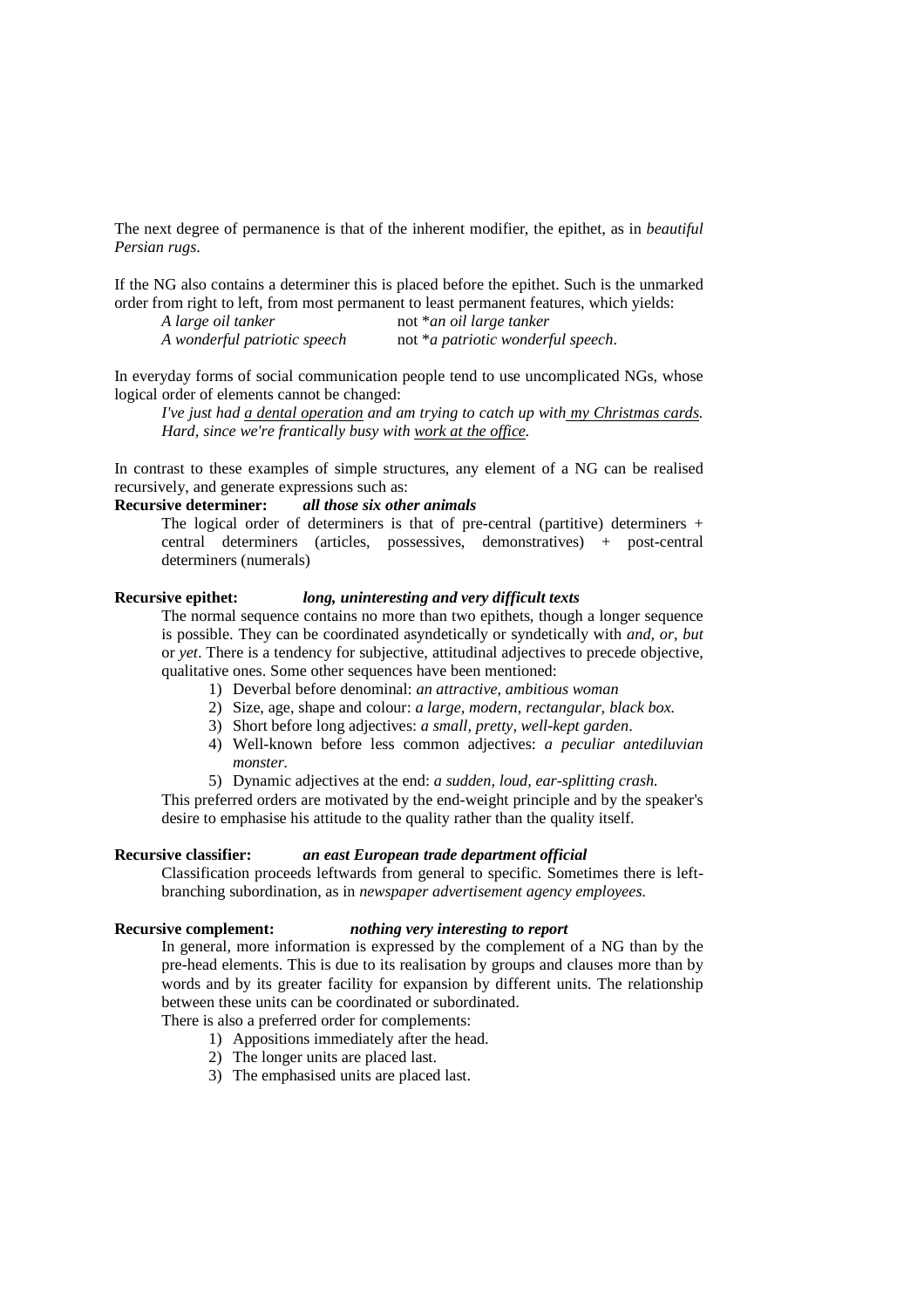# **Functions of the Nominal Group**

In clauses, NGs can realise any structural element except the Predicator. They can be inserted in PrepGs as complements of the preposition and in NGs as modifiers or complements of the head element.

# **NGs as clause elements**

- **S:** The best player available was a Spaniard
- **Od:** The committee engaged the best player available.<br> **Oi:** They offered the best player available a high salar
- They offered the best player available a high salary.
- **Cs:** Tom Smith seemed to be the best player available.
- **Co:** Everybody considered him the best player available.
- **A:** He signed the contract last week.

### **NGs as group elements**

Complements of a preposition:They paid a high price for the best player available. Modifier of a noun: The best-player topic was not present at the meeting. Complement of a noun: Jack Wilkins, the golf player, earns a high salary.

The potential complexity of the NG structure, combined with its functional flexibility and frequency of occurrence, makes this class of unit the most important class of structure at phrase level.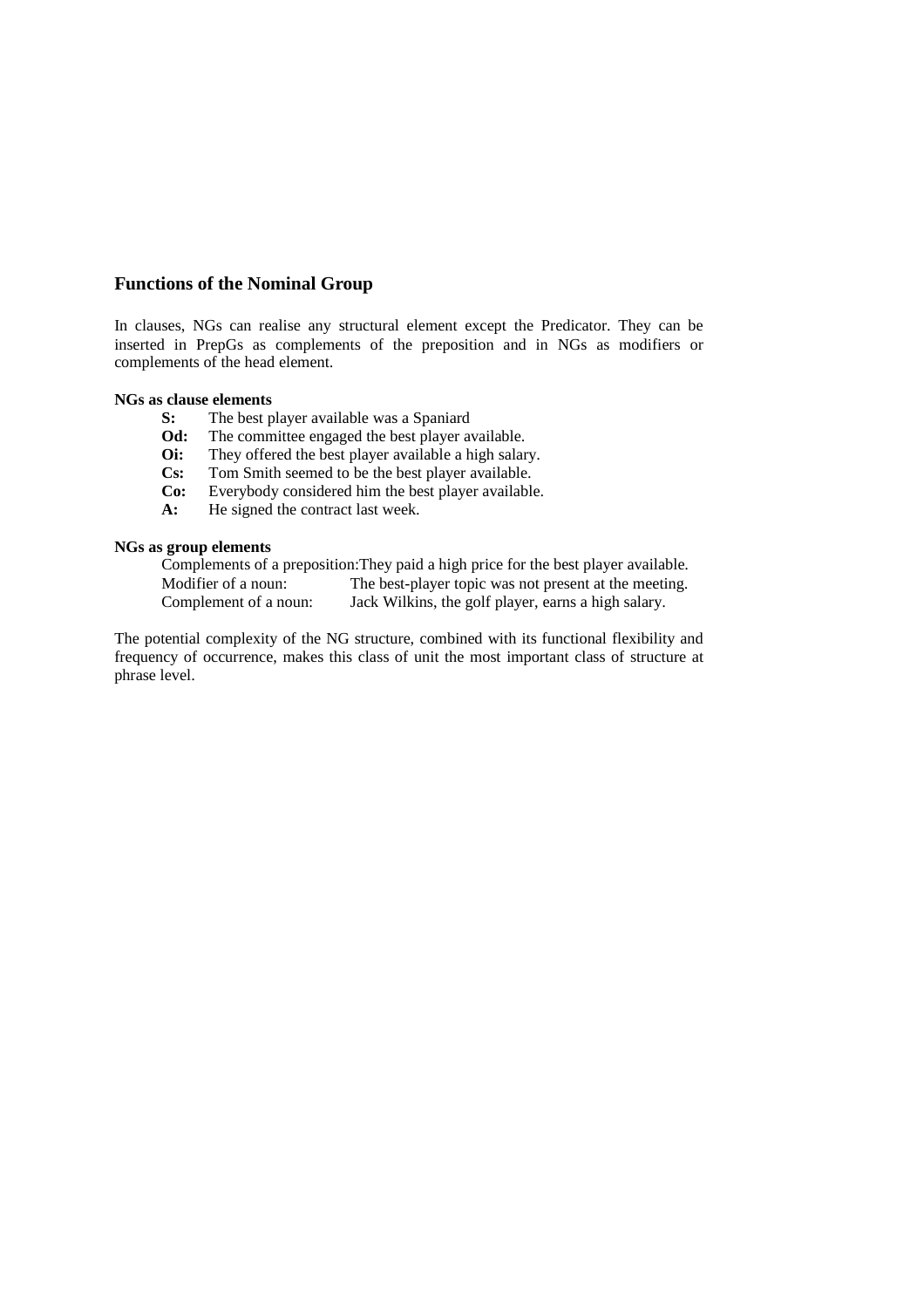# **The ideas of mass, countable, indefinite and definite.**

# **The system of countability**

In English, when we use a NG, the language obliges us to make it clear whether the referent is perceived as a discrete, **countable entity**, either one or more than one, or as an indivisible, non-countable, **mass entity**.

The count/mass distinction is expressed in English by morphological and syntactic means.

First method: denoting a mass entity by a given word such as **travel** or **rain** or **food**, and an associated count entity or phenomenon by a different word, such as **journey**, **shower** or **meal** respectively. The mass or count feature is at the same time reinforced by the fact that each of the two classes of noun in used in different sets of syntactic or morphological patterns, which are mutually exclusive:

We made a journey vs. \*We made a travel. Travel broadens the mind vs. \*Journey broadens the mind.

A second way of marking the mass/count contrast is purely grammatical. By definition, the **semantic notion of countability correlates with the grammatical category of number**. Count nouns refer to things which are perceived as "one" or "more than one", and are represented linguistically by the formal singular/plural contrast.

# **Grammatical markers of uncount NGs**:

- 1. The singular form of the noun with zero determiner: I always take coffee with milk.
- 2. The singular form of the noun preceded by all: I say this in all sincerity.
- 3. The singular form of the noun quantified by much, little, a little: There isn't much room in our apartment.

# **Grammatical markers of count NGs**:

- 1. The singular form of the noun preceded by a(n): I'm looking for a new job.
- 2. The singular form of the noun determined by each or every: Each day is different.
- 3. With number contrast marked on the noun: lion/lions.
- 4. Invariable or plural form of the noun preceded by a plural determiner: few opportunities, these aircraft, those sheep, several series.
- 5. Plural number concord with the verb or pronoun: People like to be happy, don't they?

# **The system of definiteness**

In English, the grammar obliges the NGs to be presented as **indefinite**, **definite** or **generic**.

An entity is considered as "indefinite" if there is nothing in the discourse or the situation or our general knowledge of the world which identifies it for us. If an entity is "definite", this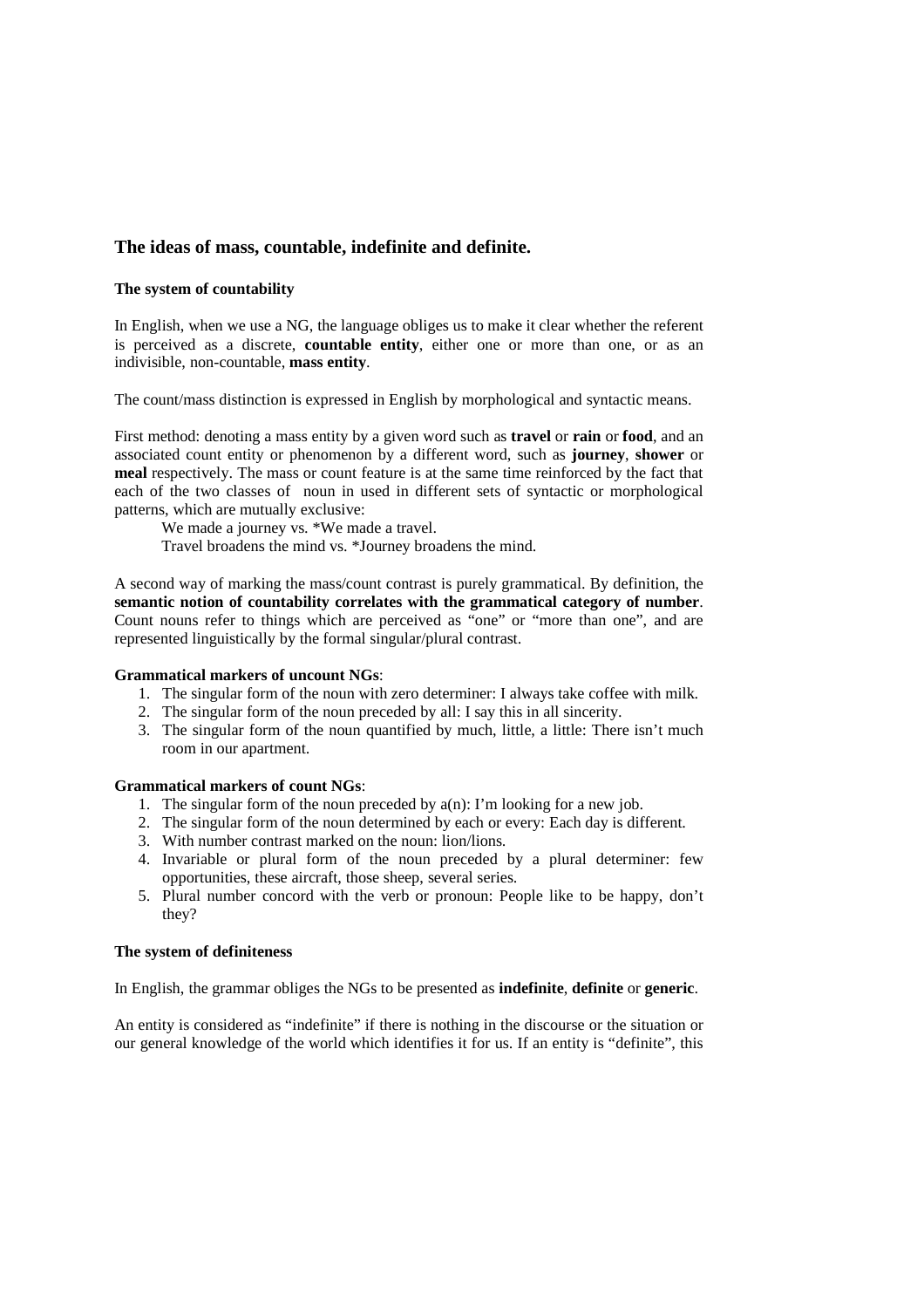entity can be identified within the text (endophorically) or outside the text, in the situation of from general knowledge (exophorically).

**Definite nouns = given information. Indefinite nouns = new information (not known to the addressee).** 

The system of definiteness is expressed syntactically by the use of specific and non-specific determiners, in particular, by the **definite, indefinite and zero articles**.

|            | Mass or Uncount       | Singular count | Plural count      |
|------------|-----------------------|----------------|-------------------|
| Definite   | The butter            | The man        | The men           |
| Indefinite | butter<br>some butter | A man          | - men<br>some men |

Generic NGs refer to entities as representatives of their whole class, in abstract statements about their typical characteristics or habitual activities.

Each of the articles can also be used when we wish to make a generic statement about a whole class of entities, but they express genericity from different points of view:

- 1) a(n) + singular count noun: *They say an elephant never forgets*. a) Any individual member of a class of entity as typical of the whole class.
- 2) The + singular count noun: *They say the elephant never forgets*.
	- a) The referent of a noun as a single undifferentiated whole class of entities.
- 3) Zero + plural count/mass noun: *They say elephants never forget / charity begins at home*.
	- a) All or most members of the class of entity possess the characteristic that is predicated of it.

These structures are not freely interchangeable in all generic statements. For instance, the generic use of "the" and "a" is formal in style. The loosest and therefore most frequent type of genericity is that expressed by the zero article with plural nouns.

Singular count nouns are not normally presented as generic with the zero article. The following, however, are sometimes used with zero to denote common activities or phenomena associated with the count noun:

Places: *He's in hospital*. Times: *I like driving at night*. Meals: *Breakfast is my favourite meal*. Transport: *Let's go by plane* Set phrases: *arm-in-am, side-by-side, face-to-face*.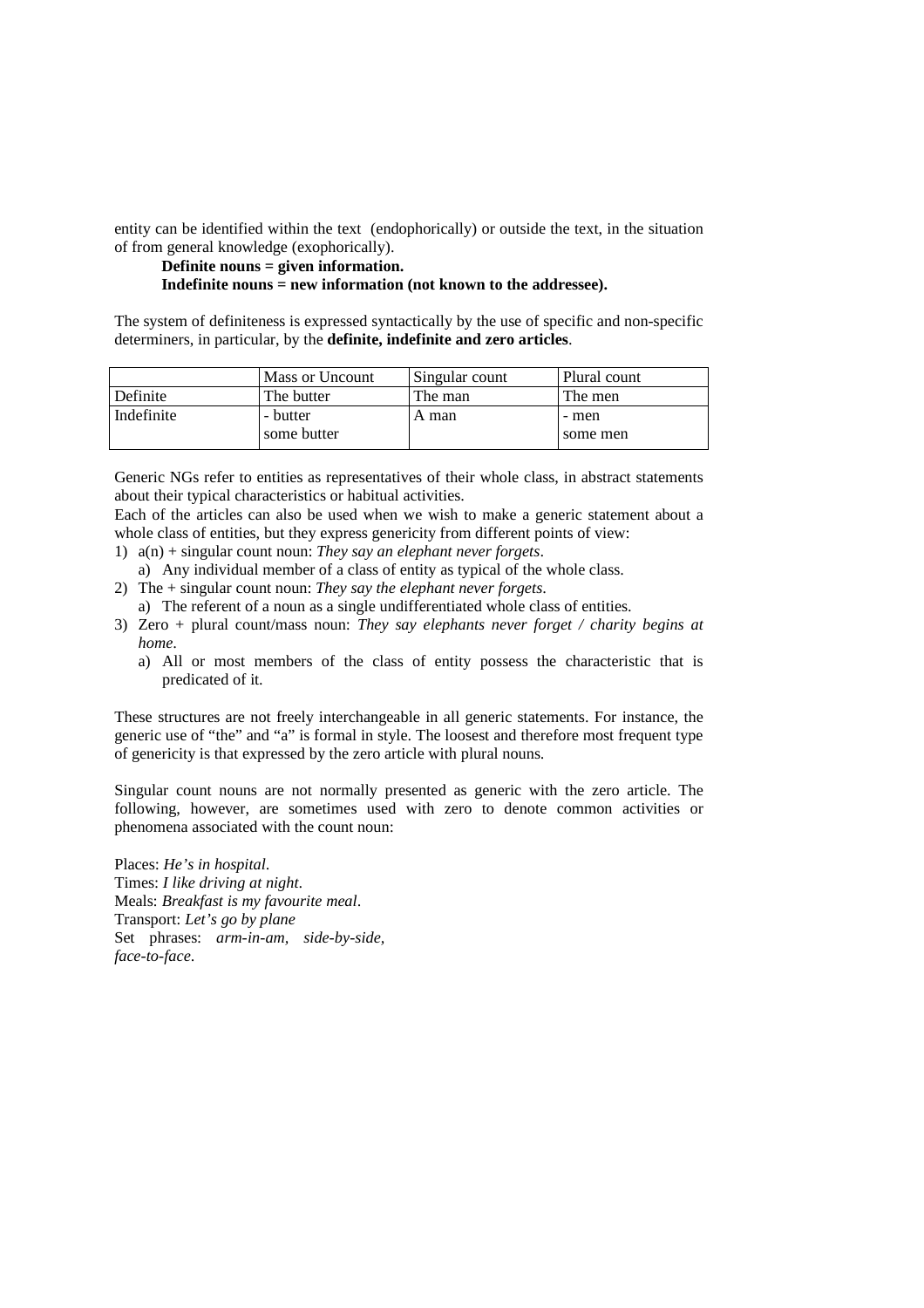# **Number**

The grammatical category of number requires that every noun should be understood either as "singular" or "plural" to participate in subject-verb concord and pronominal reference.

# So, **singular** means:

- 1. The quantity "one" for count nouns: *This suit fits me and I'll buy it.*
- 2. The unique referent for most proper nouns: *Tokyo was full of tourists when I visited it.*
- 3. Undifferentiated mass for uncount nouns: *The milk was sour and I bought it only yesterday.*

And **plural** means;

- 1. The quantity "two or more" for count nouns: *Three students are hoping you will see them.*
- 2. The unique referent for some proper nouns: *The Azores are administered by Portugal but they are nearly a thousand miles away.*
- 3. Individual operational units with plural composition: *I thought my binoculars were in this drawer but I can't find them.*

So, number is not only a morphological modification of the noun, but a purely morphosyntactic and even semantic category.

# **Plural formation**

The vast majority of English nouns are count, with separate singular and plural forms. The singular is the unmarked form and plurals are formed in a regular and predictable way:

- a. in SOUND:
	- Add /iz/ if the singular ends with a sibilant as in *horse, blush, church, prize, mirage*  or *language*.
	- Add  $\sqrt{z}$  if the singular ends with a vowel or with a voiced consonant other than a sibilant as in *day* or *bed*.
	- Add /s/ if the singular ends with a voiceless consonant other than a sibilant as in *cat* or *cap*.
- b. in SPELLING:

Normally we simply add *-s* to the singular as in *horses* or *prizes*. But the -s rule requires some amplification and modification for many nouns:

- i. If the singular ends with a sibilant the plural ending is -*es* as in *boxes, bushes* or *switches*.
- ii. I the singular ends with *-y* this is replaced by -*i-* and the plural ending is then *" ies"*. But *-y* remains if it is preceded by a vowel or if it is a proper noun: *days, boys, the two Germanys*.
- iii. Some nouns which end with *-o* add *-es* in the plural: *echoes, embargoes, heroes, potatoes, tomatoes, torpedoes, vetoes*, and in a few cases there is variation as in *buffalo(e)s, cargo(e)s, halo(e)s, motto(e)s, volcano(e)s*.

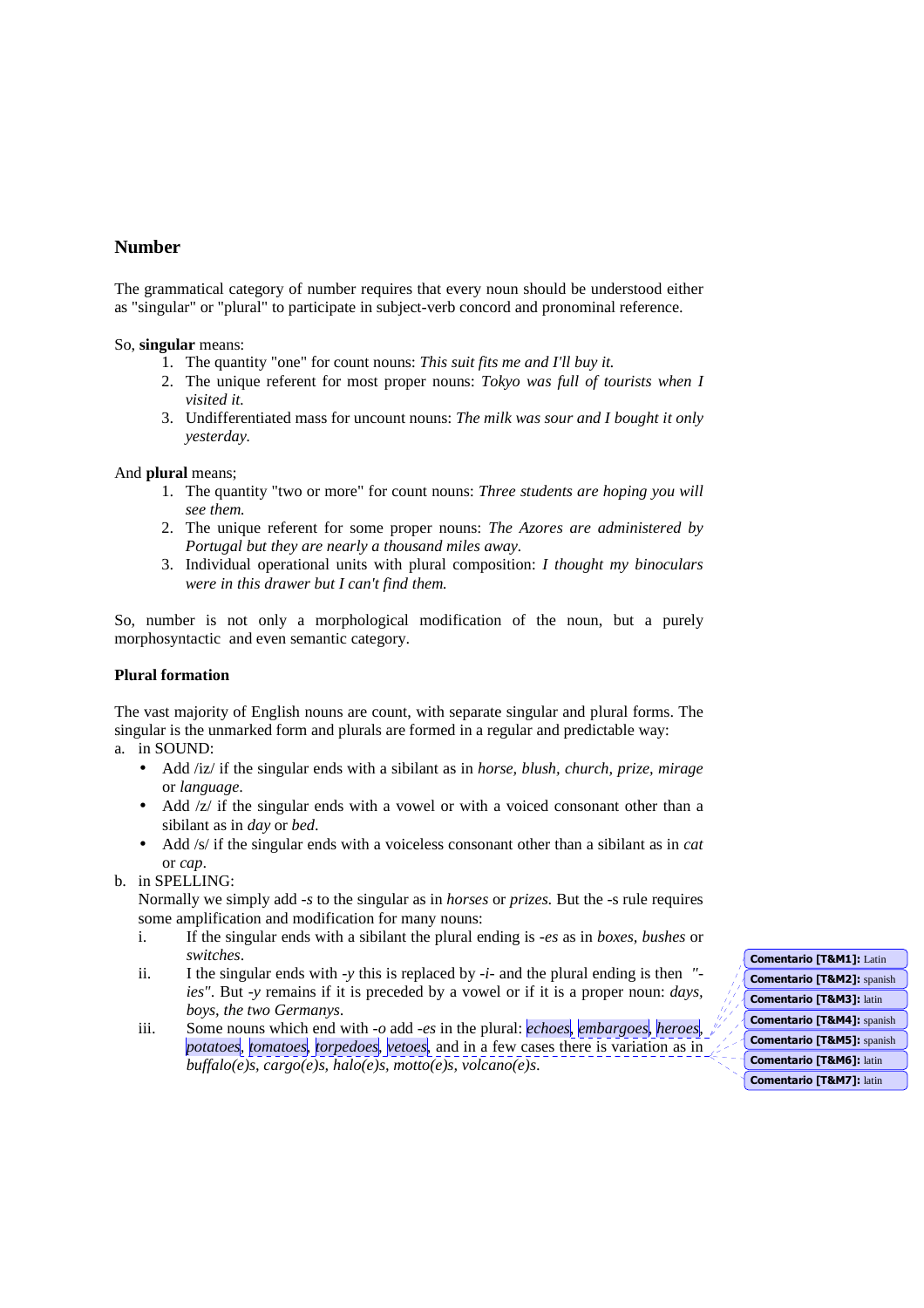# **Irregular plural formation**

# **Voicing**

Several singular endings turn their voiceless consonants into voiced consonants. There are three consonants which undergo voicing in this way: /s/, /f/ and /θ/ but only the voicing of /f/ is reflected in spelling.

Some examples:

house  $\rightarrow$  /haus/ — /hauziz/ knife/knives  $\rightarrow$  /naif/ — /naivz/ mouth  $\rightarrow$  /mau $\theta$ / — /mau $\delta$ z/

Other words with irregular plural formation:

Like *knife* and *calf, half, leaf, life, loaf, self, shelf, thief, wife, wolf*. Like *mouth* and *bath, oath, path, sheath, truth, wreath, youth*.

## **Vowel change**

In a small number of nouns there is a change of vowel sound and spelling; they are called "mutation plurals":

 $Food \rightarrow feet$ Louse  $\rightarrow$  lice Mouse  $\rightarrow$  mice  $Goose \rightarrow geese$  $Man \rightarrow men$ Woman  $\rightarrow$  women  $Tooth \rightarrow \text{teeth}$ 

# **Zero plural**

#### **Words for some animals**

The nouns *sheep, deer* or *cod*, while being unquestionably count, have no difference in form between singular and plural:

This sheep has just had a lamb. These sheep have just had lambs.

Nouns referring to some other animals, birds and fishes can have zero plurals, especially when viewed as prey:

They shot two reindeer.

The woodcock/pheasant/herring/trout/salmon/fish are not very plentiful this year.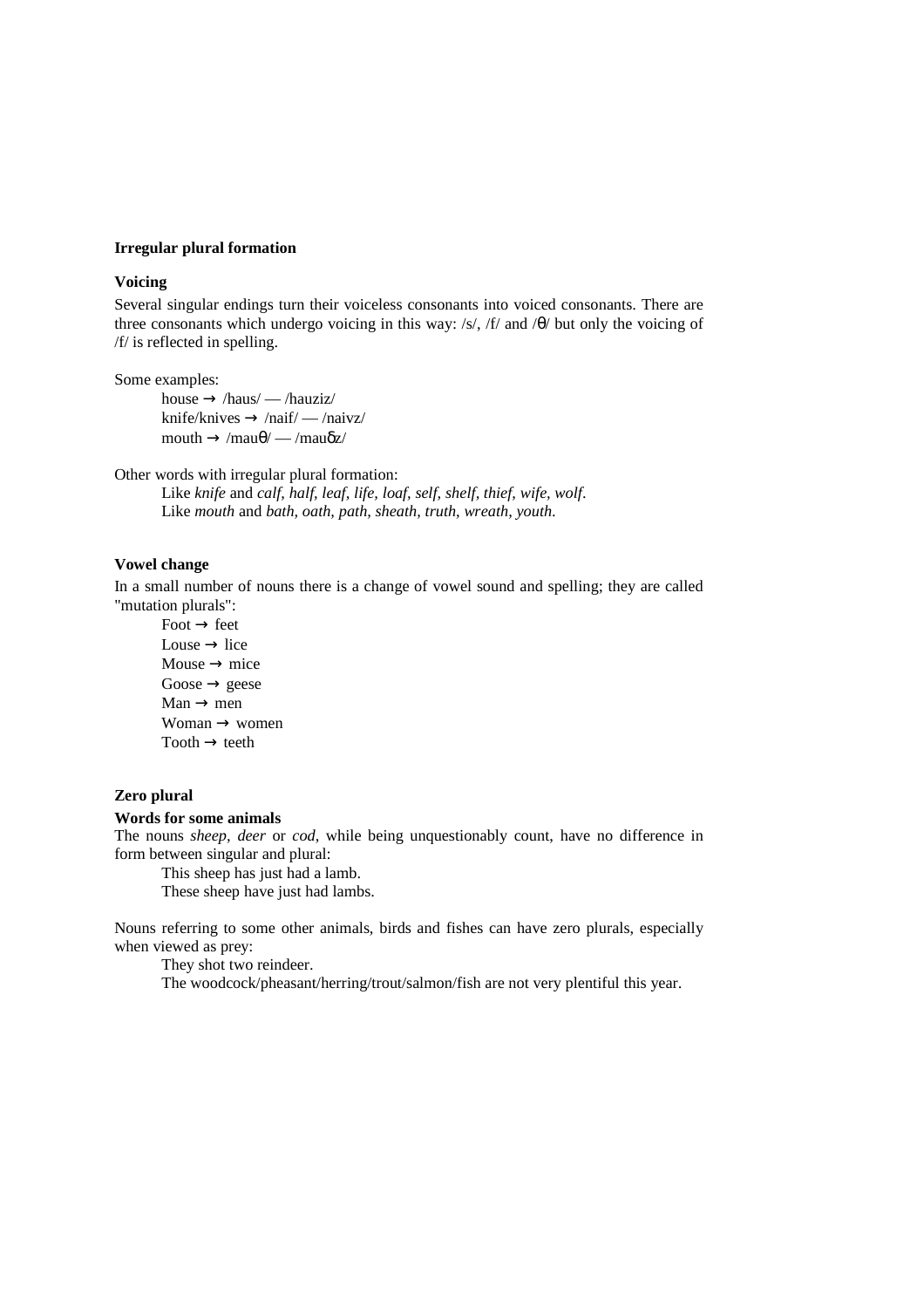## **Nouns of quantity**

There is a strong tendency for units of number, of length, of value and of weight to have zero plural when premodified by another quantitative word (e.g. determiners):

How many people live there? About three dozen/Several hundred/More than five thousand/Almost four million.

### **Foreign plurals**

Many nouns adopted from foreign languages, especially Latin and Greek, retain the foreign inflection for plural. In some cases there are two plurals, an English regular form being used in non-technical discourse.

- a. Nouns in -*us* with plural *-i* /ai/: *stimulus focus alumnus*
- c. Nouns in *-us* with plural *-a* (only in technical use): *corpus corpora*
- d. Nouns in *-a* with plural *-ae* /i:/: *antenna formula*
- e. Nouns in *-ex, -ix* with plural *-ices* /isi:z/: *appendix index matrix*
- f. Nouns in *-is* with plural *-es* /i:z/: *analysis, basis, crisis, hypothesis, synopsis, thesis.*
- g. Nouns in *-on* with plural *-a*: *criterion phenomenon automaton*.

#### **Nouns resistant to number contrast**

Whether or not with inflectional regularity, number essentially involves the distinction between one and more than one. But as we noted above, there are singular nouns that cannot ordinarily be plural (e.g.: *meat*) and plural nouns that cannot ordinarily be singular (e.g.: *binoculars*).

# **Ordinarily singular**

- Proper nouns: *London*.
- Uncount nouns: *cheese, solidarity*.
	- > Abstract nouns in the plural indicate examples of the phenomenon concerned as in "*many injustices*"
- The noun *news* and certain other items ending in *-s*: *acoustics, physics, mumps, shingles, billiards, dominoes, fives*.
- Collective nouns such as *committee, council, government, team*.

# **Ordinarily plural**

- Binary nouns which refer to entities with two parts: *binoculars, forceps, scissors, jeans, pants, trousers.*
- Aggregate nouns which refer to entities with an indefinite number of parts: *communications, data, goods, media, remains, troops.*
	- > Many aggregate nouns are not plural in form, but concordance reveals their number: *cattle, people, police, offspring*.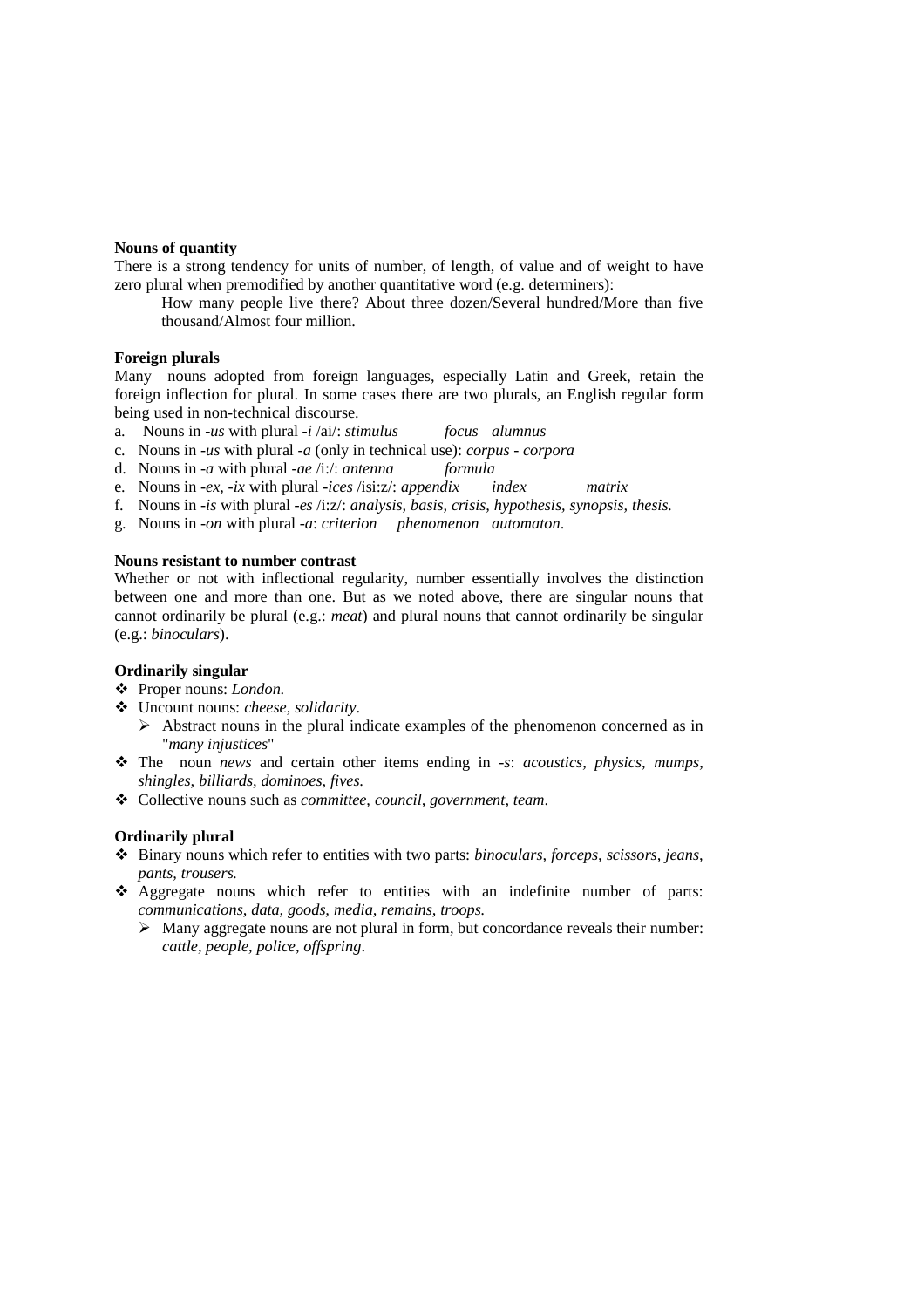# **Determiners**

Common nouns in the dictionary refer to classes of things, but when used in discourse they need to be particularised. This is done by the first element of the NG, called the determiner. The basic function of this element is **to particularise and so help to identify the noun** referent in the context of the speech situation.

# Remember that **determiners are an element of the clause structure; determinatives are the class of units that realise that element.**

Determiners identify a nominal entity by telling us **which** or **what** or **whose** it is, **how much**, **how many**, **what part or degree** of it we are referring to, **how big or frequent** it is, **how it is distributed** in space or time.

The following table summarises the three broad types of determination by which referent things can be particularised in English.

| 1. Partition                                    | 2. Deixis                                               | 3. Quantity                                   |
|-------------------------------------------------|---------------------------------------------------------|-----------------------------------------------|
| <b>Fractional:</b> half, a <b>Definite:</b> The |                                                         | Cardinal: ten, two                            |
| quarter, etc.                                   | Indefinite:                                             | $a(n)$ , hundred, a dozen, a                  |
| <b>Multiplying:</b> double, some.               |                                                         | score                                         |
|                                                 | treble, twice, three Specific: this,; $\text{Ordinal:}$ | first,                                        |
| times, etc.                                     | $my,;$ PossP; wh- second,                               |                                               |
|                                                 | words, such.                                            | Non-exact: much,                              |
|                                                 |                                                         | <b>Non-specific:</b> some, little, many, few, |
|                                                 |                                                         | any, no, each, every, less, more, most,       |
|                                                 |                                                         | either, neither, all, several, enough,        |
|                                                 | both.                                                   | some                                          |
|                                                 | <b>Exclamatory:</b><br>what                             |                                               |
|                                                 | $(a)$ !such $(a)$                                       |                                               |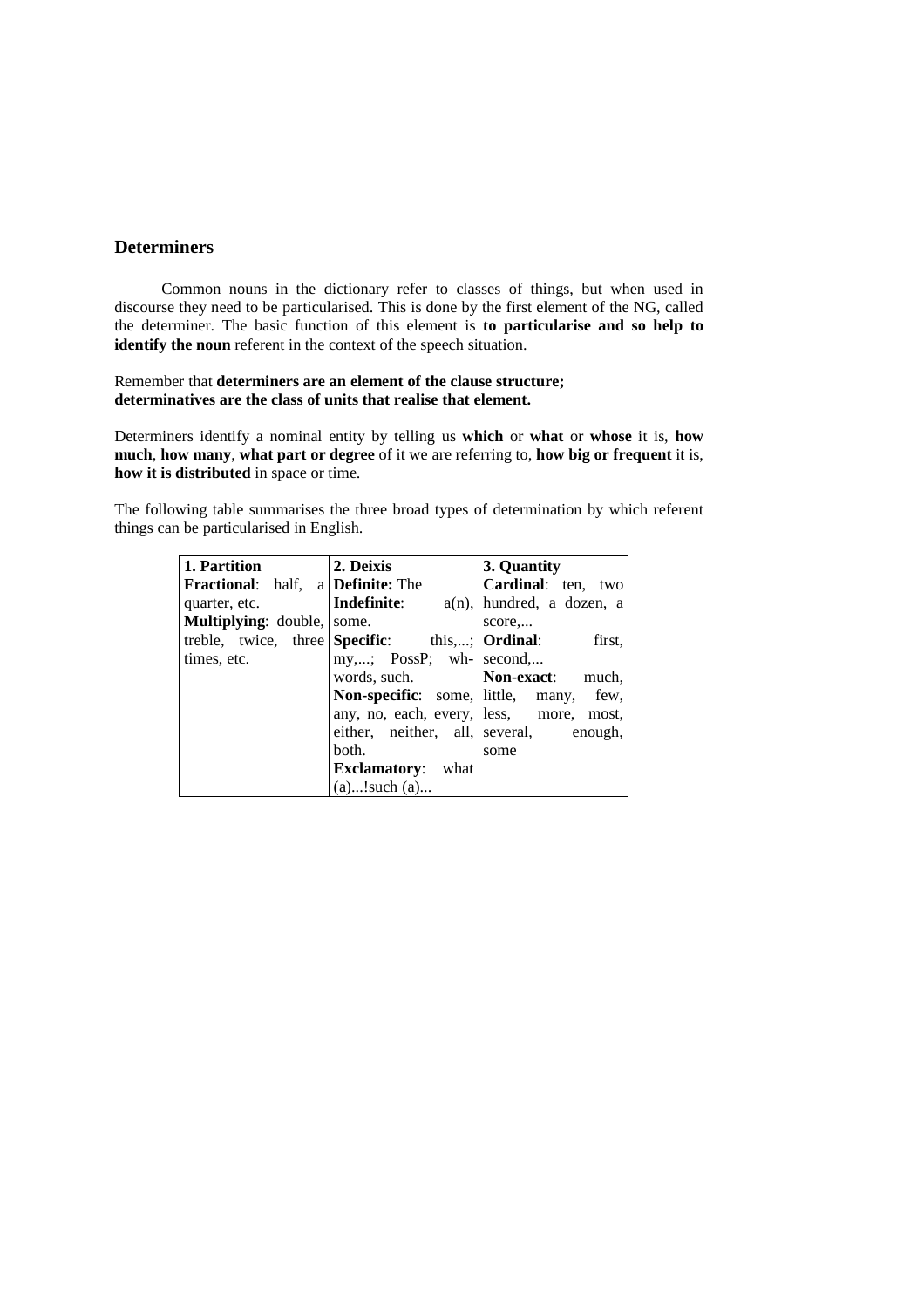# **Specific deictic determinatives**

- **1) Demonstratives:** *this, that, these, those***.** 
	- a) These items particularise the noun referent by indicating whether it is **near or not** near the speaker, **in space or time or psychologically**.
- **2) Genitive determinatives** 
	- a) **PossP**: In fact, it must be understood in a broader sense than that of the traditional term "possessive" as it can indicate **a subjective relation** (*Napoleon's army*), an **objective relation** (*Napoleon's defeat*), **a locative relation** (*Europe's chief cities*), **an extent relation** (*A month's holiday*), **a source relation** (the sun's rays) and, finally, **a possessive relation** (*the dog's tail*).
	- b) Possessive determinatives: *my, your, his, her, its, our, your, their*.

# **Non-specific deictic determiners**

These select entities by referring to

- i) Their **indefiniteness**: *a(n), some, any, no*.
- ii) Their **distribution**: *all, both, either, neither, each, every, another, other*.

# **Wh-deictic determinatives**

*Which* and *whose* express specific selection. *What, whatever, whichever* and *whoever's* express non-specific selection.

They are used in three types of structures:

- 1. Interrogative: *Which play would you like to see?*
- 2. Relative: *You'll find plenty of traffic whichever road you take.*
- 3. Exclamatory: *What a pity! What nonsense!*

The word *such* identifies an entity by relating it or comparing it to another entity of a similar kind or a similar degree. Like exclamatory What, such also requires a(n) before a singular noun: I've never heard of such an animal.

# **Selection by quantity**

A speaker may select or particularise an entity by referring to its quantity, which may be **exact** (*three friends*), **non-exact** (*many friends*) or **ordinal** (*the first friend*).

# **Selection by partition**

A speaker may select or particularise an entity by referring to a fraction (*a quarter pound*) or a multiple (*twice a day*) of that entity.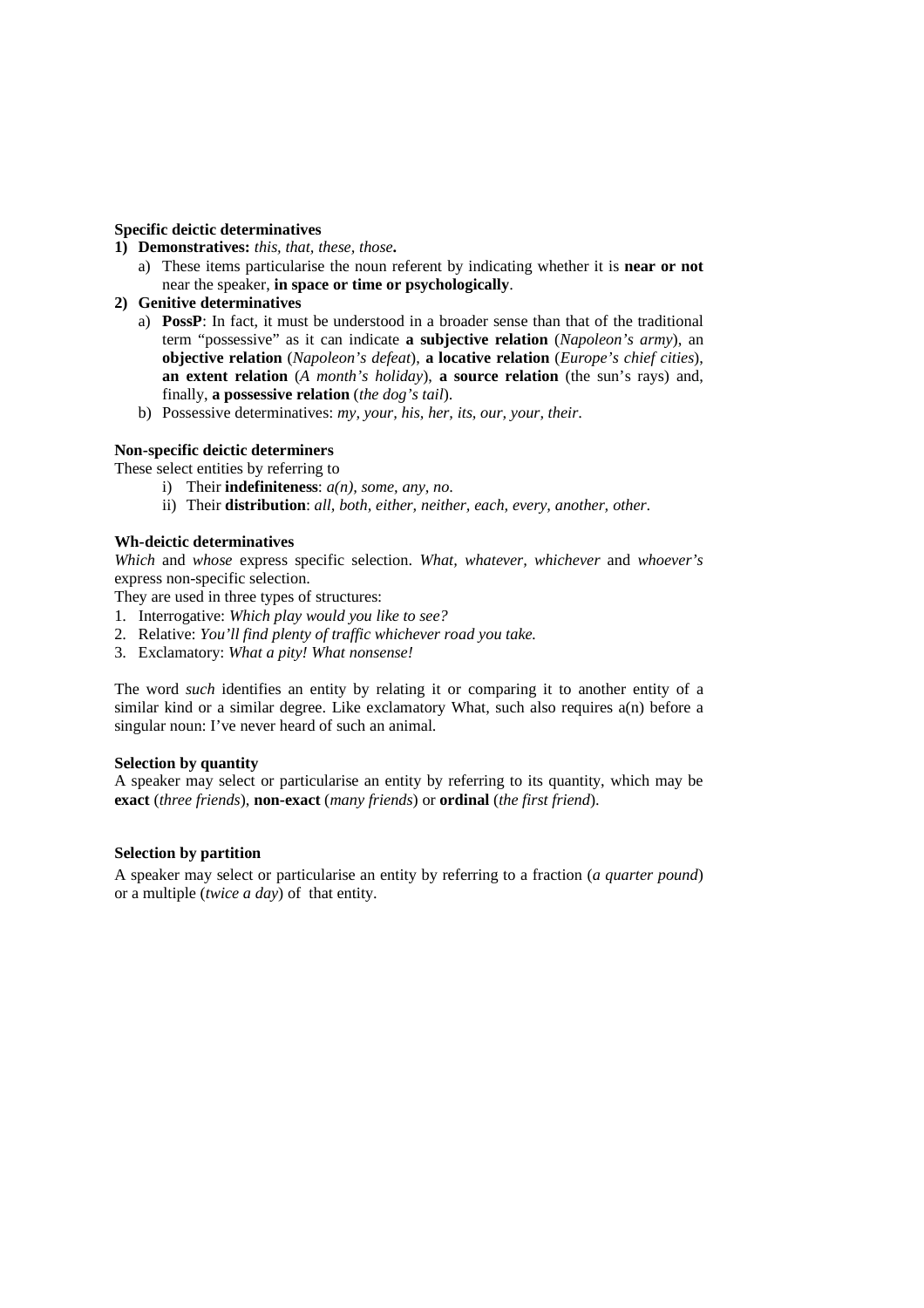# **Modifiers**

After the defining, determining and quantifying items of information which particularise or select the noun referent from others in the surrounding context, we find **items that describe and classify its more permanent characteristics**.

At a general level of analysis we will consider these items under the broad function of "**modification**", just as determinatives were under the general function of "**determination**".

### There are **two types of modifications**:

- 1) **Epithets**, realised mostly by **AdjGs** whose reference may be
	- a) **Objective**: epithets expressing objective qualities may "**describe**" an entity (*I bought a small bottle*) or "**define**" it (*I want the blue car*).
	- b) **Subjective**: epithets which express the speaker's or writer's subjective experience or attitude to the referent of the head noun. They can be **appreciative** (*Thank you for that lovely meal*) or **pejorative** (*I didn't like that horrible colour*).
		- i) Many adjectives can be used subjectively or objectively: *a provincial city* / *a provincial attitude* or even mixing up both uses in an **Impressionistic reference**: epithets which are objectively inherent in the entity but to which the speaker may attach a certain emotive or descriptive value: *the cold little town*.
	- c) **Non-inherent reference**: to refer to the manner of performing an action associated with the entity: *a light eater* (person who doesn't eat much), *a sound sleeper* (who has sound sleep), *a dying wish* (the wish of a dying person).

# 2) **Classifiers** limit the entity to a subclass by referring to:

- *a)* Another entity: *army officers, a football club.*
- b) A quality: *a poisonous snake, electric light*.
- c) A process: *the rising tide, a growing population*.
- d) A circumstance: *a round-the-world trip*.
- e) A situation: *a devil-may-care attitude*.

# **Types of classification** according to the classifier:

# 1) **Classification by nouns**:

- a) They may be simple (*orange blossom*), PossGs (*a girl's school*), de-verbal (*fishing rod*), compound (*farmyard animals*) or short NGs (*Social Security contributions, an end-of-course party* ).
- b) Nominal classifiers are not normally pluralised: *trouser belt*; but plural forms are used when the referent of the classifier has come to be regarded as a collective noun as in *Olympic Games medal*. Present-day English shows a tendency towards such a pluralisation.
- c) When the semantic relation between a classifier and a noun is very cohesive, they are sometimes fused as **a compound**: head waiter, record-player, software.

# 2) **Classification by adjectives and participles**:

a) Especially denominal adjectives and the present and past participle expressing process: *African politics, prehistoric remains, classical music, municipal*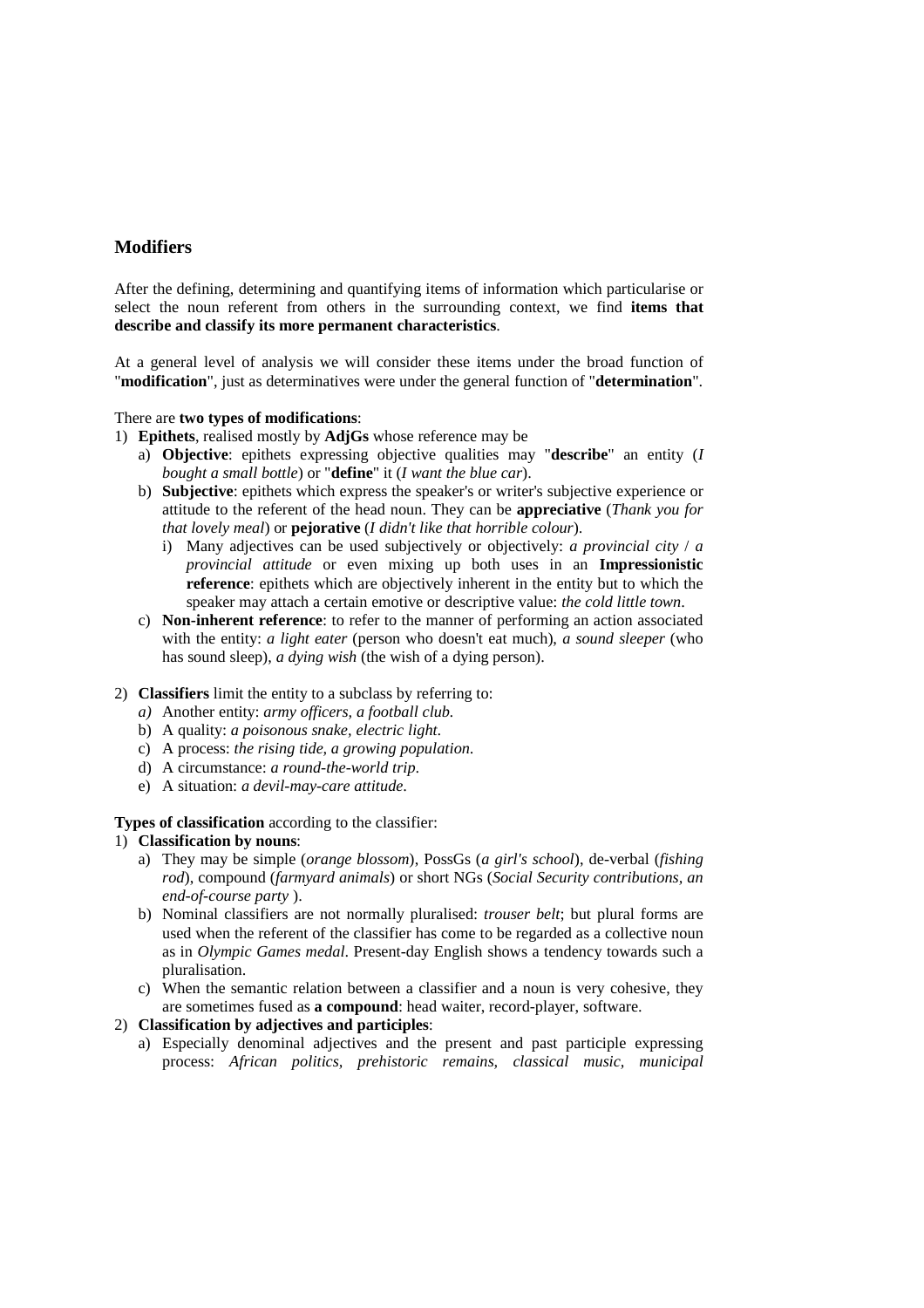*authorities, medical students, fallen leaves, atomic energy, main road, social worker, heavy water, software*.

- b) AdjGs: a bored-with-life attitude.
- 3) **Classification by other classes of units**:
	- *i)* Adverbs: *an away match, a home match.*
	- ii) PreGs: *a round-the-town trip*.
	- iii) VGs: a live-and-let-live philosophy.
	- iv) Clauses: a couldn't-care-less attitude.

The **differences between the functions of determination, description and classification**  are not absolute. All the pre-head elements of a NG contribute to the identification of the head in different ways: The determiner is mainly selective, the epithet qualitative and often gradable, while the classifier is taxonomic and normally non-gradable.

Here are some examples of AdjGs which may function as **epithets or classifiers**: *a criminal act / the criminal court; a cutting remark / a cutting instrument; a sleeping child / a sleeping compartment; a plastic smile/ plastic bombs.* 

Finally, the epithet and classifier elements can sometimes assume **the role of the head noun** when this is not expounded. The NG is then described as elliptical and can always be filled out if necessary by the presupposed noun.

 With epithets, the commonest are adjectives of colour and superlatives preceded by "the": *Which shoes shall I wear: the black or the brown?; He writes good novels, and this is the best so far.* 

 When the head noun is not expounded in a NG, the epithet is usually followed by the pro-form one/ones: *Some of our lectures are interesting, but I go to sleep in the boring ones.* 

 Certain adjectives are used elliptically to refer to entities outside the text which are not expounded because they are self-understood: *The future is in the hands of the young; The French and the English have not always been good friends.* 

 Not all abstract adjectives can function as elliptical NG heads, as some need the addition of the word thing: *The strange thing was that they never answered our letter.* 

 Adjectival classifiers can be used elliptically, though there is a general preference for the addition of substitute one/ones: *Gas cookers are cheaper than electric (ones).*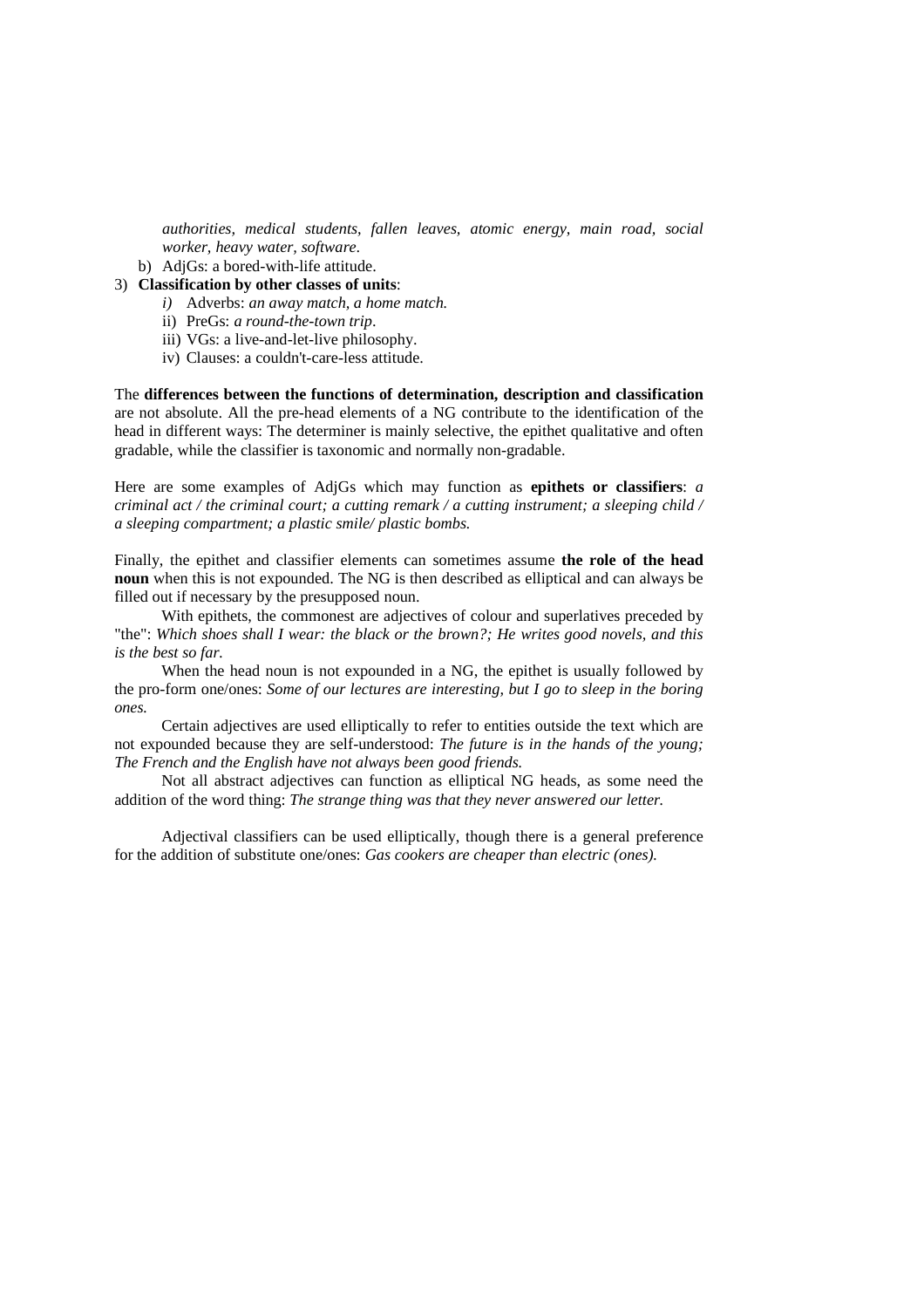# **Complements**

Extrinsic features, realised by the **complement**, identify an entity by something outside it, or add supplementary information not essential for identifying it. It must be noted that English prefers to lace **the shorter, intrinsic features before the noun**, and **the longer units of extrinsic features after it**

The complement has two basic **communicative functions**:

- *a)* **to supply information** enabling the hearer/reader **to identify the entity in question**: "*restrictive*" or "*defining*" function: *That's the house where the President lives.*
- b) To add **supplementary information** about the referent when it has already been identified: "*non-restrictive*" or "*non-defining*" function: *That's the White House, where the President lives.*

To show the difference, non-restrictive units are usually written between commas, dashes or brackets and pronounced between short pause as separate information units.

Restrictive complement is similar in function to classifiers, particularly when this one refers to extrinsic features such as place, profession, material or process: *the corner house / the house in the corner; my doctor friend / my friend the doctor; a brick house / a house made of brick; a growing child / a child that is growing up*.

# **Nominal qualifiers**

They can be realised by **three classes** of appositive units:

- 1) **Nominal Groups**: *My niece, a very pretty girl; the explorer Marco Polo; Chivalry, the dominant idea of the medieval ruling class; a cowshed or cowhouse; We Americans.*
- 2) **Nominal that-clauses**: *The fact that inflation is going down is a sign...; His suggestion that the meeting be postponed was accepted; there is no evidence that he committed the crime.*
- *3)* **Nominal (interrogative-value) WH-clauses**: *The question / problem of who we have to vote for...; I have strong doubts about whether I ought to sign a contract...*

# **Circumstantial qualifiers:**

They can be realised by **three classes** of units:

- *1)* AdvGs: *This is the way out; The food there is good; A holiday abroad will make a nice change; One of my days off.*
- *2)* Relative adverbial clauses: *She took her degree at the university where she was studying; The week when the exams took place...; The reason why I ask is very simple.*
- *3)* PreGs: *The concert on Monday / by the municipal orchestra; The discussion about what we should do; My apologies for not writing to you before...*

# **Attributive qualifiers:**

They can be realised by **three classes** of units:

*1)* AdjGs: *The body politic; the devil incarnate; from time immemorial; those present; the worst time possible; the other candidates, confident and well-prepared, all passed the test.*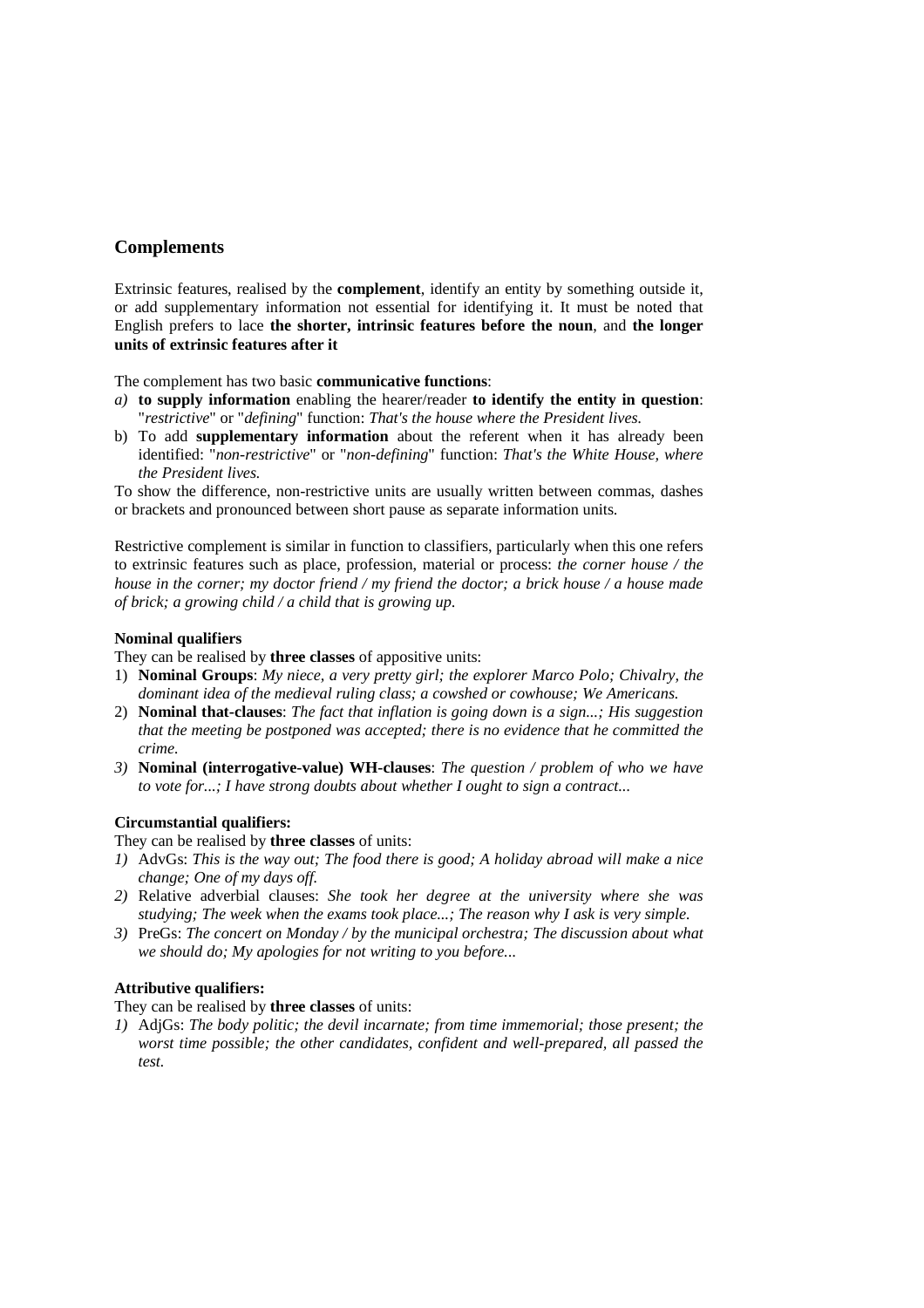- a) Qualifiers may express attributive meanings similar to those of the epithets: *a very beautiful woman / a woman of great beauty*. In the first case the communicative focus is the noun woman, in the second one the noun beauty.
- *2)* Relative clause: *The news that you gave me cheered me up.*
- *3)* Non-tensed clauses: *He wrote a book containing his memories of that period of his life; They travelled in canoes preserved for generations by a hard, shell-like water-proof plaster; the next train to arrive at platform 3 is...; We have no time to lose; The boss gave permission for the staff/us to take the day off.; Her greatest wish, to own a pony, was never fulfilled.*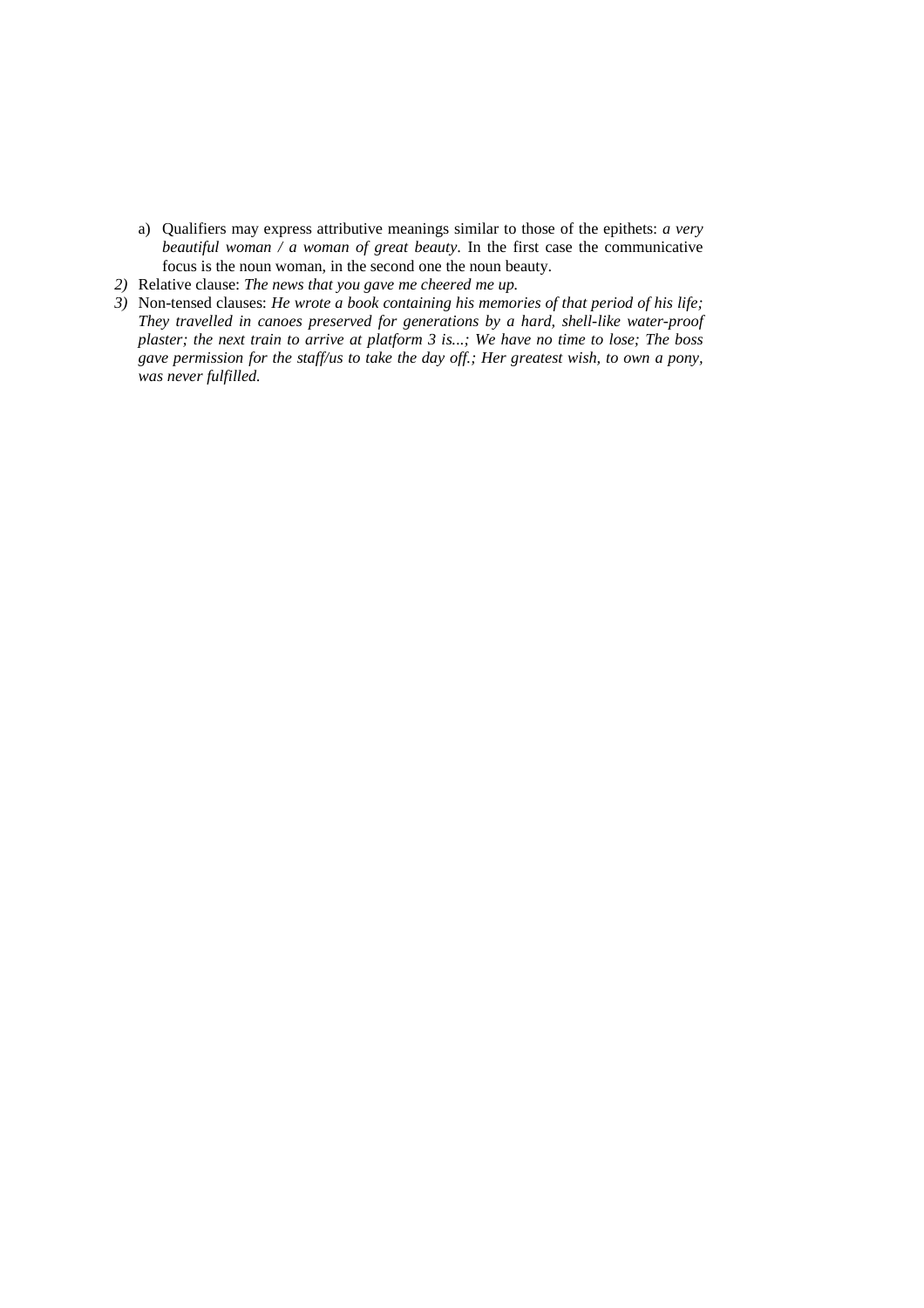# **Tasks on Noun Phrases**

- 1) Which is the head noun? Why? Tests: Inversion, ellision, coordination, substitution, etc. (Radford, 89-105)
- 2) Three dependent elements: determiners which specify the reference, modifiers which modify the meaning and complements which complete the message. Which is which?
- 3) Is the canonical order  $(d + m + h + c)$  canonical?
- 4) Sentences with modifier: epithets which add new objective or subjective nuances and classifiers which specify to which category the referent belongs to.
	- a) unreasonable expectations of an improvement in conditions
	- b) some interesting books on astronomy that he had found
	- c) several remarkably good student essays on the theory of evolution
	- d) magnificent Renaissance paintings
	- e) a visit to the house where she had been born
	- f) my sister, who worked for the Government.
	- g) the blonde girl in red
	- h) a terrible dusty lost-and-found office
	- i) that rather tiny cedar wooden table where we wrote the letter
	- j) a gang of robbers with stockings on their faces
	- k) a tiny brick-floored room with wine-sodden tables and a photograph of a naked man
	- l) those extremely cold November fogs in Scotland
	- m) a tradition of rustic maiden aunt gentility
	- n) the morality of unborn, unimaginable Bloomsbury
	- o) the endlessly satisfying depths of her novels
	- p) the journey from Nottingham to London by train
	- q) the world's most famous vintage car run
- 5) Construct NGs with the structure shown below
	- a)  $Detnr:PossG + Mod:AdjG + Head:N + Mod: clause$
	- b) Detnr:Detve + Detnr:Detve + Mod:N + Head:N
	- c) Detnr:Detve + Mod:AdjP + Head:N + Comp:clause
	- d) Detnr:Detve + Head:N + Comp:PG + Mod:clause
	- e)  $Head:N + Mod:PG + Mod: clause$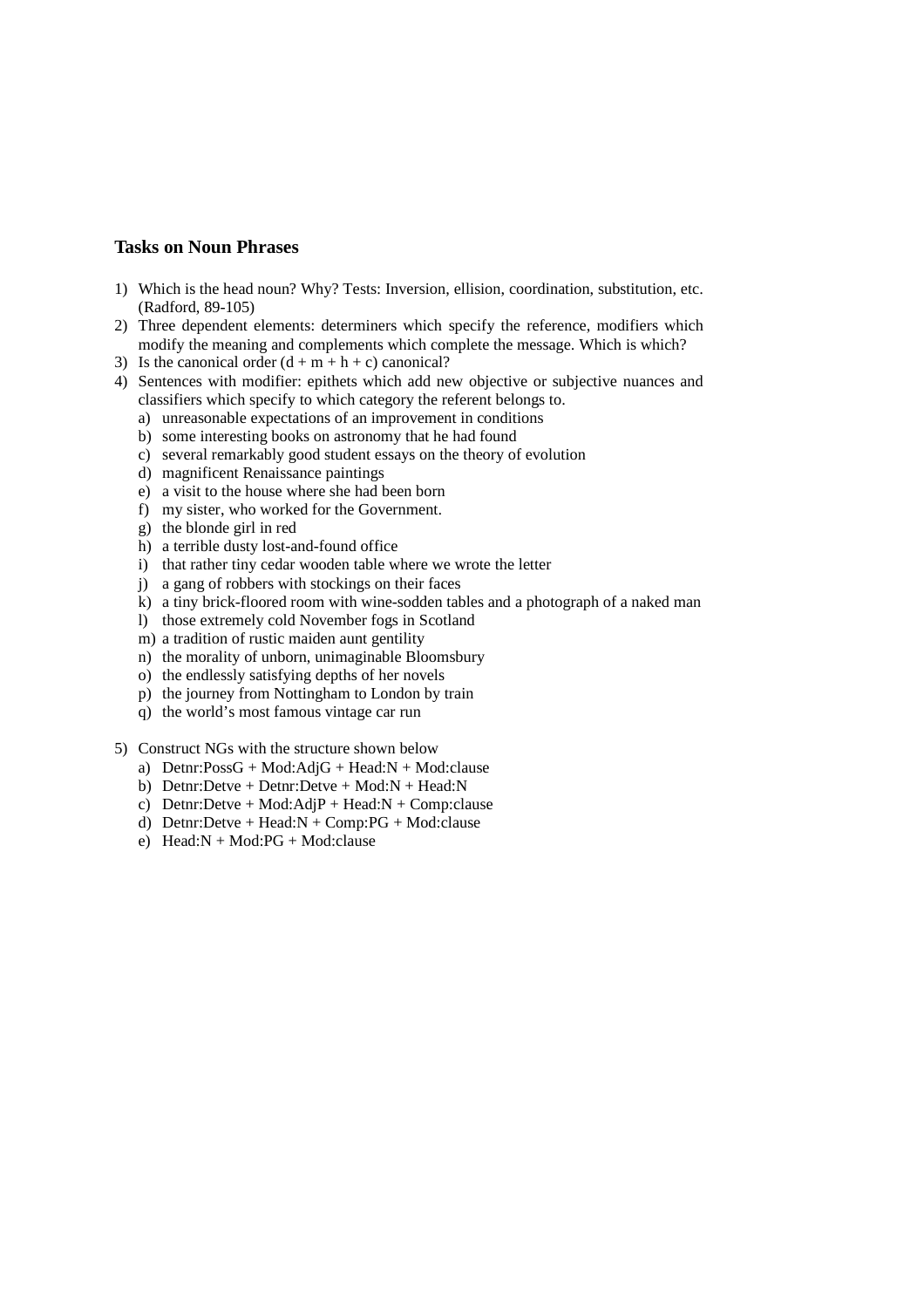# **Number**

# **Plural formation**

Which of the following nouns add /iz/, /z/ or /s/? Write the appropriate phoneme by the noun and explain the reason of your selection.

*bag bed blush cab cap cat church day horse language mirage pack prize* 

Which of the following nouns add "-es" or "-s"? Write the appropriate grapheme by the noun and explain the reason of your selection.

*horse prize box switch day hero potato strategy* 

Explain the phenomenon of voicing through the transcription of these five words:

|       | SINGULAR PLURAL |  |
|-------|-----------------|--|
| house |                 |  |
| knife |                 |  |
| mouth |                 |  |
| half  |                 |  |
| hath  |                 |  |